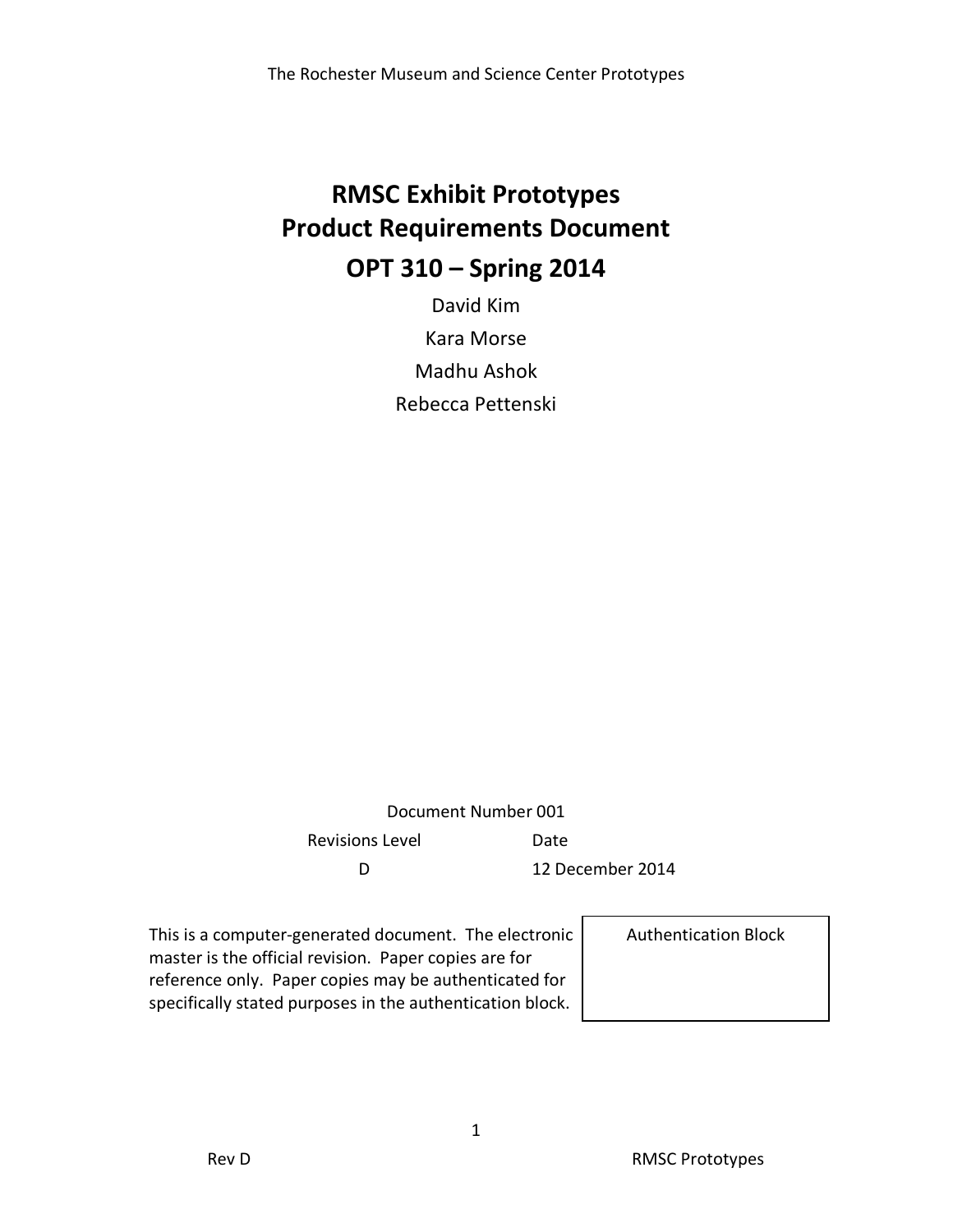### The Rochester Museum and Science Center Prototypes

|   | Rev Description   | Date Authorization             |
|---|-------------------|--------------------------------|
| A | Release           | 31 October '14<br><b>DKMR</b>  |
| B | Updated           | 14 November '14<br><b>DKMR</b> |
| C | Edited            | 8 December '14<br><b>DKMR</b>  |
| D | <b>Final Edit</b> | 12 December '14<br><b>DKMR</b> |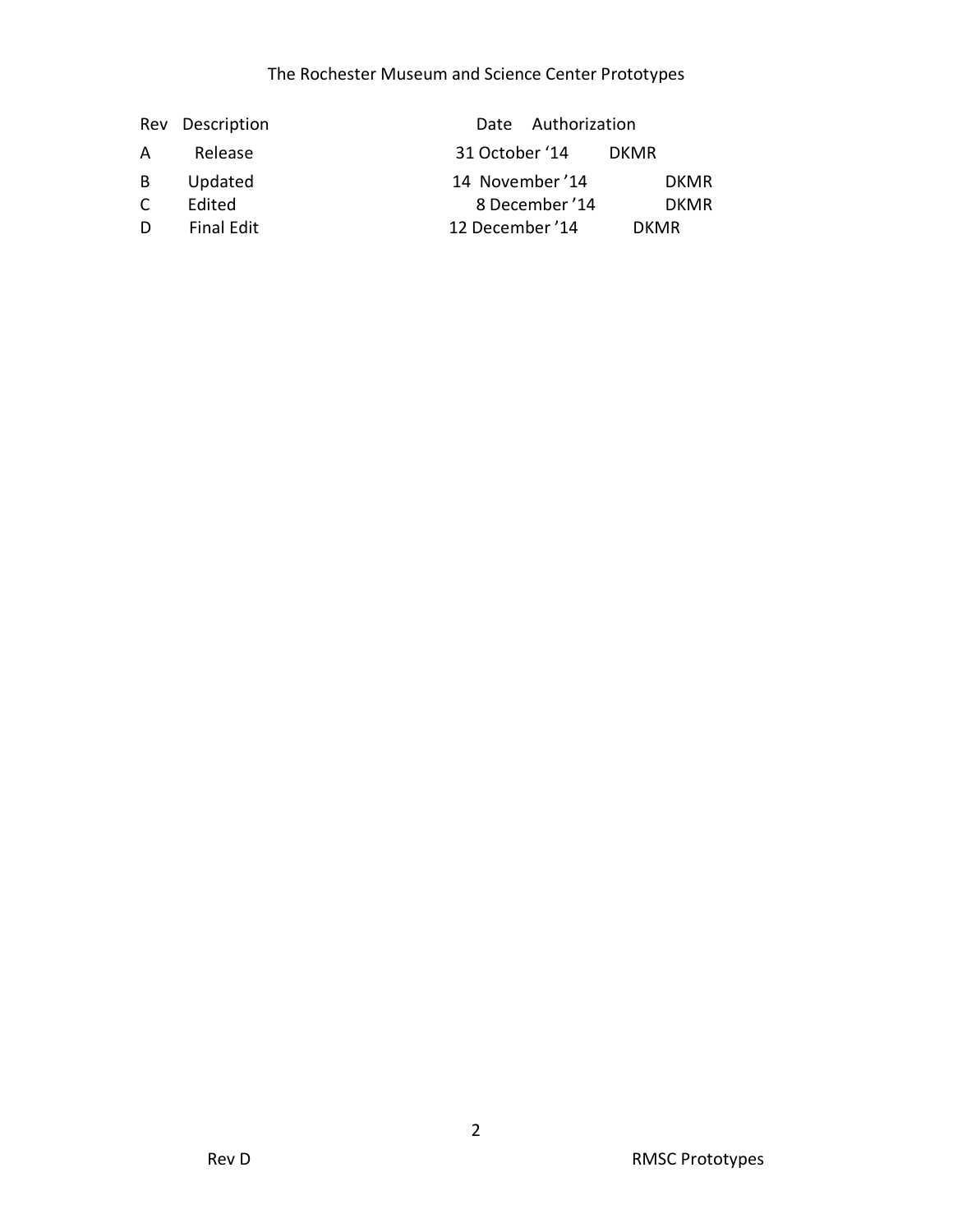The RMSC Project is a Senior Design driven product. As such its design inputs were derived from our own passions and perceptions of fun, as well as those of our customer, Calvin Uzelmeier, Director of Education at the Rochester Museum and Science Center.

### Vision:

The end product visions are:

Creating four optics display prototypes with label copies that involve and interest families in optics.

**Rochester Cloaking:** Develop an interactive, paraxial multi-directional cloaking device.

LED Rubens' Tube: Develop an LED Rubens' Tube with mist or CO<sub>2</sub> illuminated with LEDs. The system will have an auxiliary cable for use with phones and other audio devices. This exhibit may also incorporate other elements of lighting design.

**Cell Phone Magnification Fun:** Develop an imaging system to magnify cell phone screens or other digital displays to show pixel patterns in everyday technology. The exhibit will include older models of cell phones as well as the ability for the user to examine their own device. The exhibit may have multiple magnification options available.

**Schlieren Photography:** Develop a Schlieren Photography demonstration to illustrate changes of index of refraction in air and changes in air density.

## Environment:

As a prototype, it needs to operate in the following environment:

 **Temperature** (Room Temperature) 55-85 °F - safe operation 65-75 °F - meets specifications **Relative Humidity** Non-condensing – safe operation Rubens' Tube: Condensation acceptable

Prototypes may require electrical power. Prototypes are expected to reliably reproduce the same effect many times. Prototypes must to durable enough to withstand repeated use. Prototype should fit on a standard 3'x 5' table.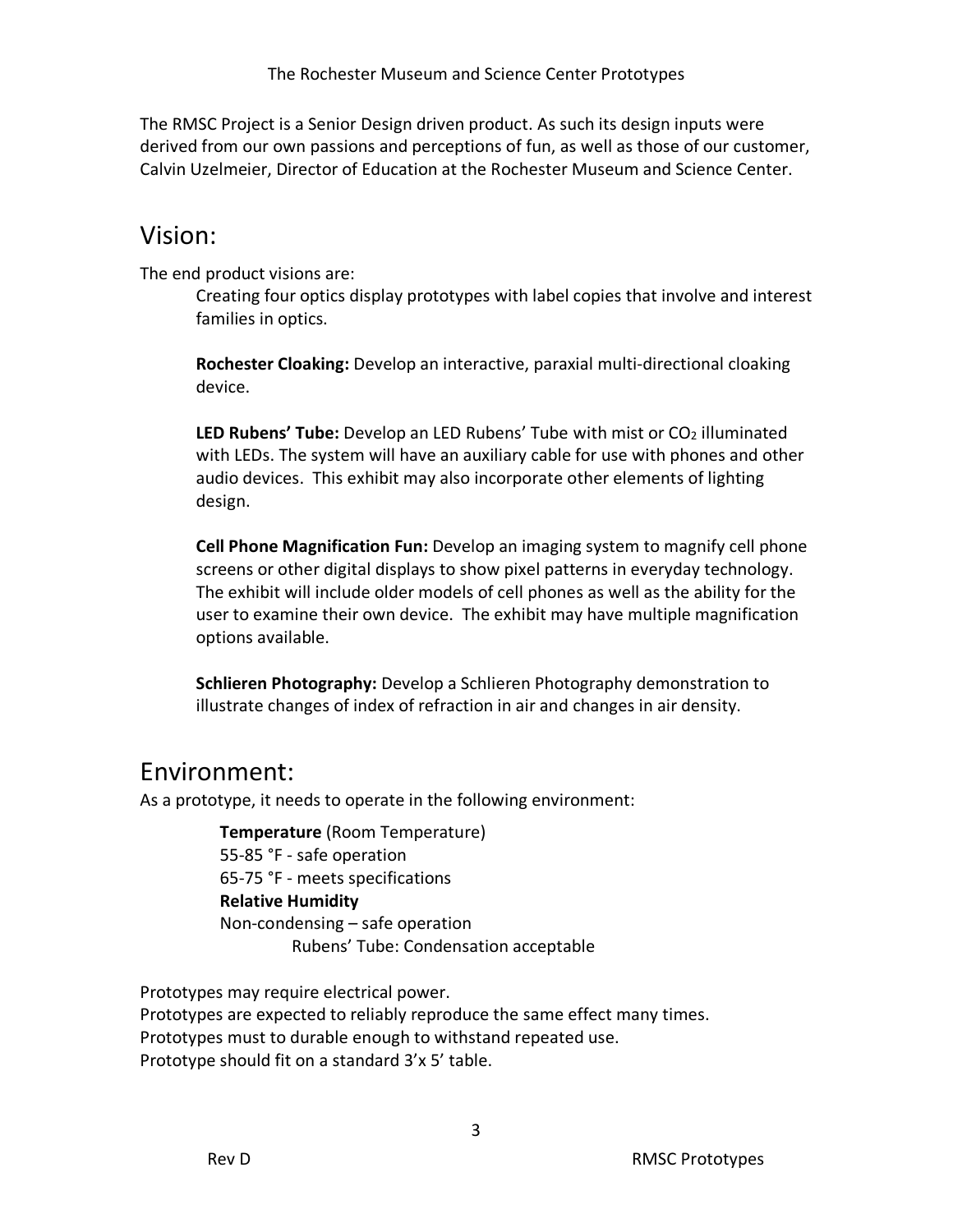# Regulatory Issues:

These prototypes must adhere to lab safety protocol. IEC 60825-1 "Safety of Laser Products"

# Fitness for use:

### Prototypes will:

Teach science and technology pertaining to light/optics at multiple levels such that the exhibit can be explored multiple times.

Adhere to the intermediate level of the NY science standards curriculum. Be unique, creative, and robust

Be engaging and interactive, with a "hook" that draws in the museum patrons.

Be able to captivate families with children ranging from 5 – 13 years old.

Be transportable to the RMSC by the end of May.

Prototypes will be created mostly from recycled projects and exhibits, as well as University of Rochester lab equipment.

Prototype will require little to no reading in order to begin interaction. Be able to capture audience attention for longer than a minute.

#### **Exhibit Evaluation:**

- 1. Interactivity and engagement
- 2. Age group and fun
- 3. Aesthetic
- 4. STEM Content
- 5. Communicates our past, present, and future
- 6. Group interactions
- 7. Curriculum connections
- 8. Durability
- 9. Storyline
- 10. Accessibility

#### **Rochester Cloaking:**

Can cloak objects of significant size such that it is interactive.



**Figure 1:** A ray diagram for a 4 lens cloaking device system.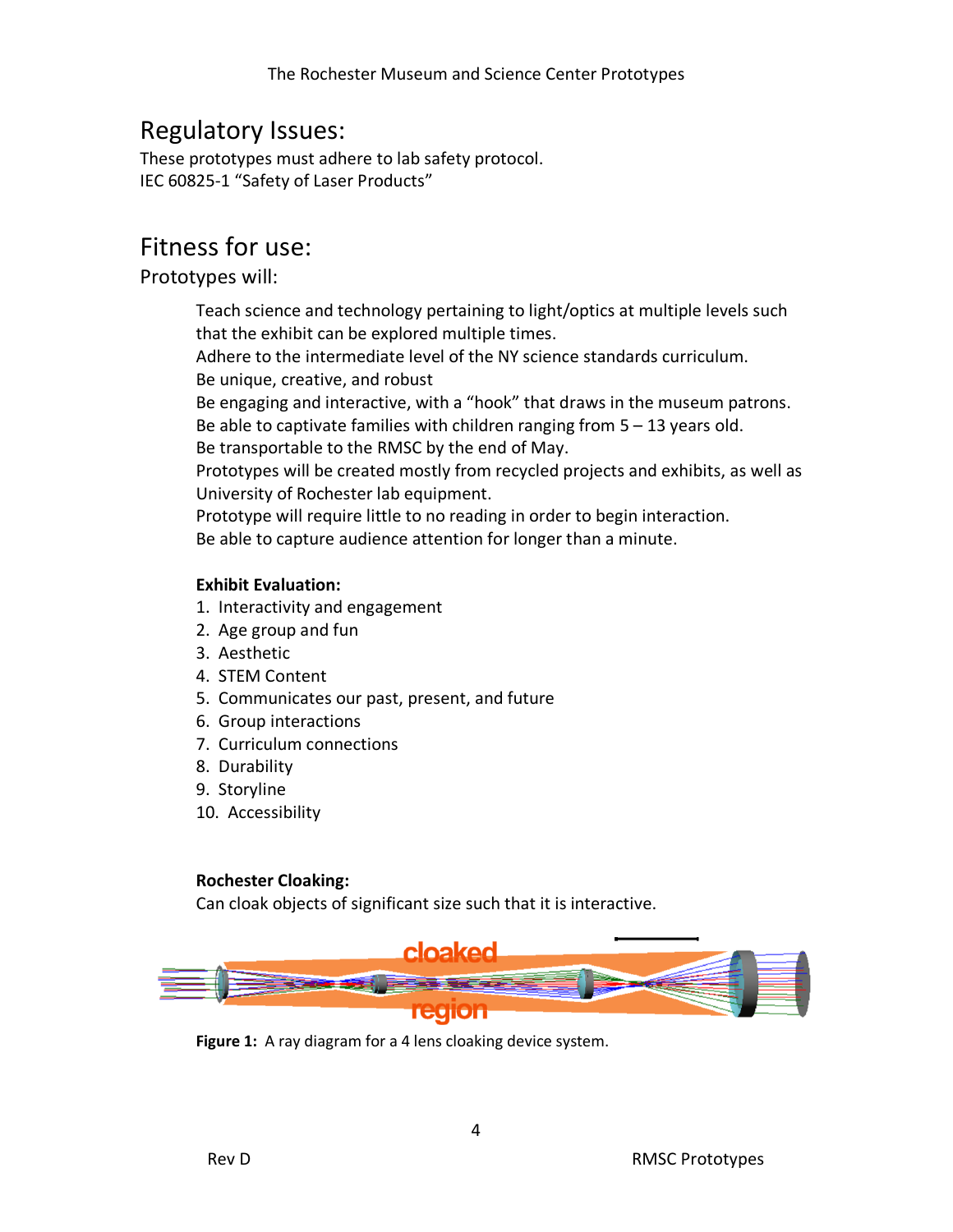**LED Rubens' Tube:** A visually stimulating Rubens' tube with interactivity that illustrates waveforms using light scattering on water vapor or  $CO<sub>2</sub>$ . Compatible with cell phones or other music playing devices (AUX cable input). Device will also play music in the background, and will require speakers.



Figure 2: An example of a CO<sub>2</sub> or Misting Rubens' tube with the same schematic as a propane model.

**Cell Phone Magnification Fun:** Use of a "scope on a rope" and possibly other magnification systems to magnify cell phone screens or other digital displays in order to image individual pixels and the corresponding display array. Magnified images will be displayed either on a large video screen or projector screen. Ability to image different cell phone generations, change magnification, and use on user owned devices. The "scope on a rope" will be tethered to the exhibit, as well as stationary cell phones of older generations (to prevent stealing).



**Figure 3**: Example Diagram of Possible Cell Phone Magnification System.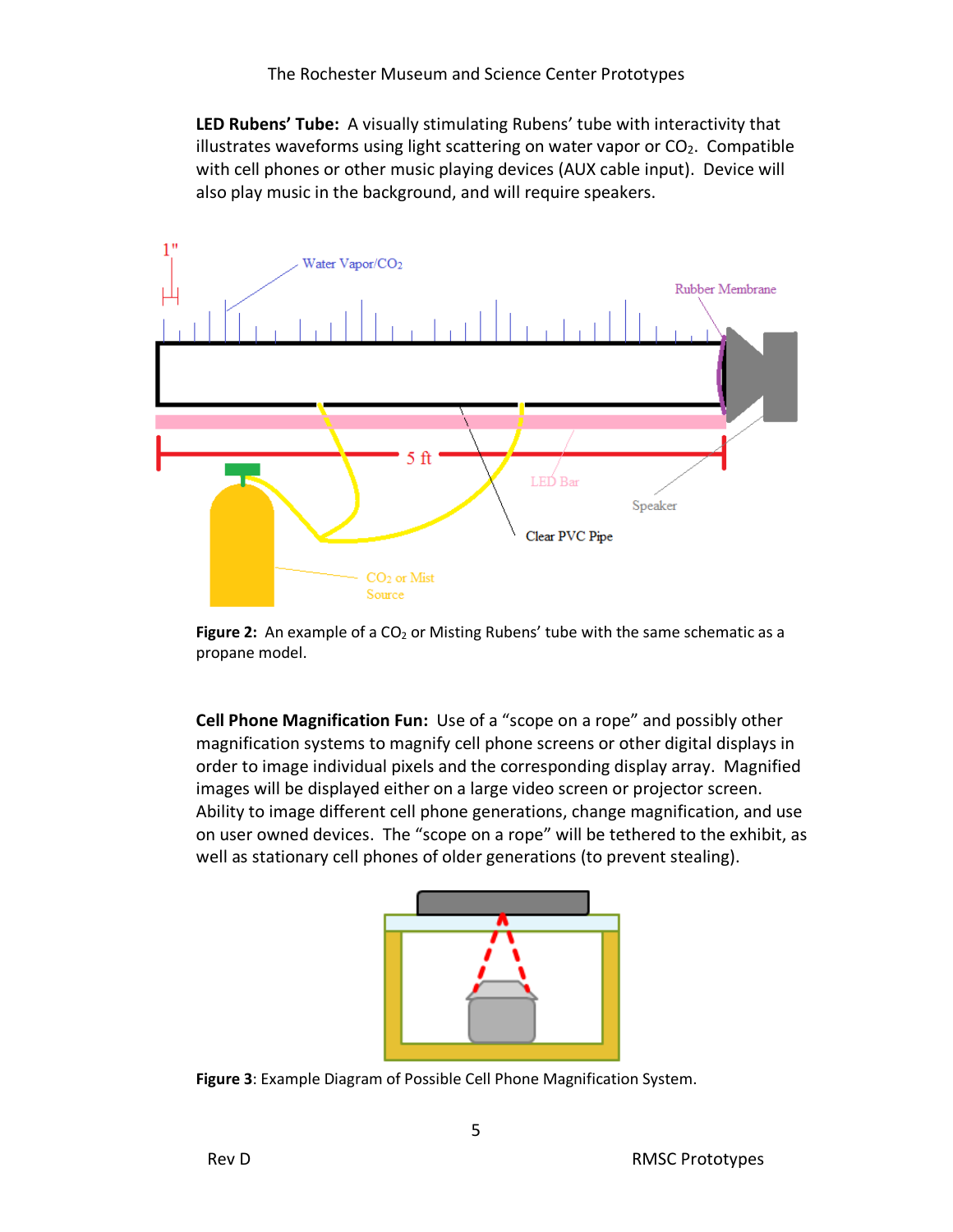The "scope-on-a-rope" sits inside a cubic housing with a clear top such that the cell phone can be placed on the top and be in focus with the scope.

**Schlieren Photography:** The prototype will include a Schlieren imaging system, with objects of varying index and temperature. The system will require a heating element.



**Figure 4**: Set Up for Schlieren Photography using a sanded down LED through a Pinhole, a parabolic mirror, a colored filter instead of a knife edge, and a camera that has zoom capabilities.

### Label Copies will:

Explain the technical details of the exhibit such that the label copy makes sense without the exhibit Provide the title of the exhibit, which should guide the museum patron towards

the function of the exhibit

Will be as short and concise as possible.

#### **Exhibit Evaluation:**

- 1. Navigation
- 2. Content information